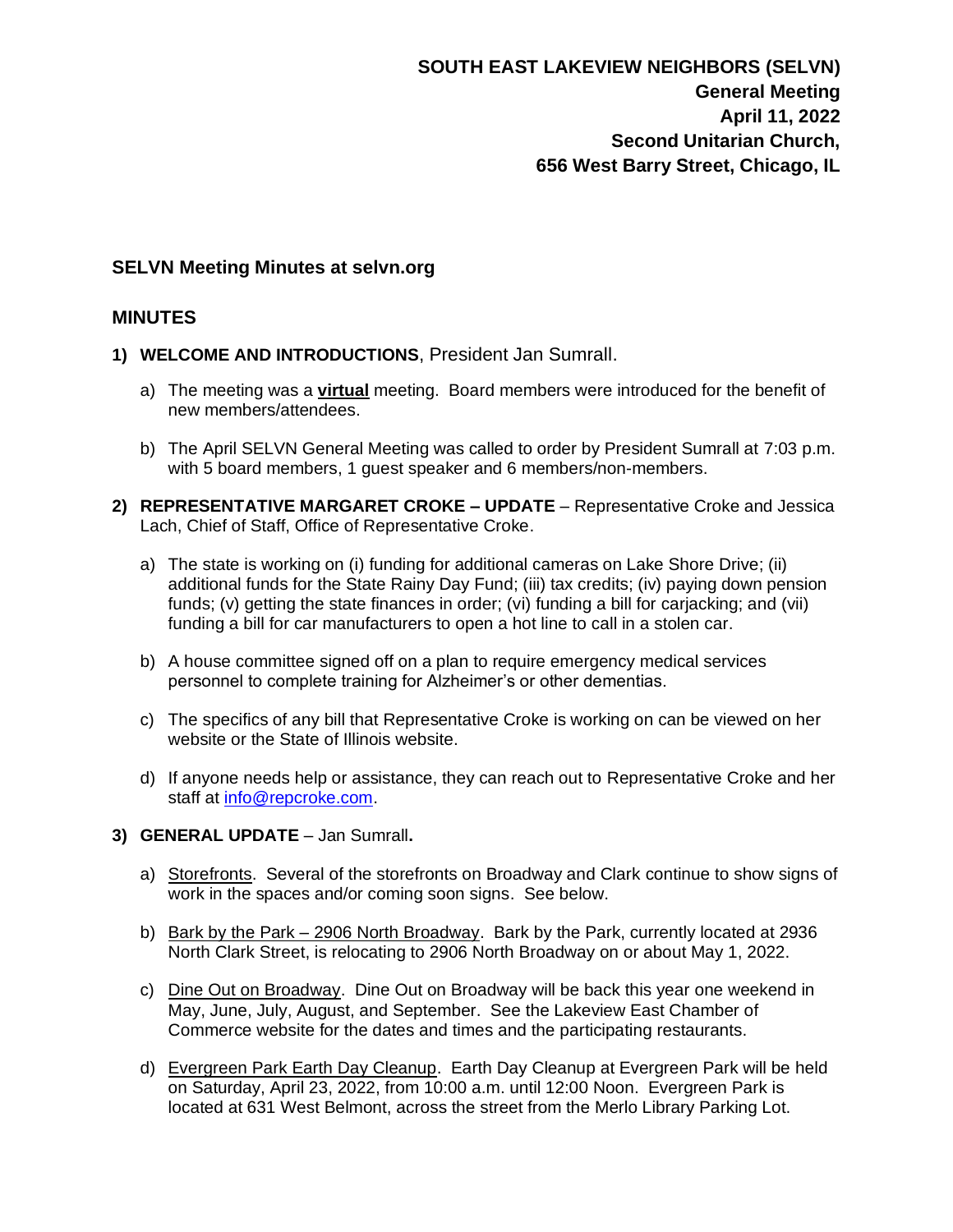# **SOUTH EAST LAKEVIEW NEIGHBORS (SELVN) General Meeting April 11, 2022 Second Unitarian Church, 656 West Barry Street, Chicago, IL**

- e) Earth Day Shredding and Recycling Event (the "Earth Day Event"). The Earth Day Event will be held on Sunday, April 24, 2022, at Peggy Notebaert Nature Museum, 2430 North Cannon Drive, from 10:00 a.m. to 1:00 p.m. The Earth Day Event will include paper shredding, electronic recycling, and prescription drug takeback.
- f) North DuSable Lake Shore Drive Survey. The last date to complete the North DuSable Lake Shore Drive Access and Experience Along the Lakefront Survey is April 22, 2022. To complete the survey, go to its website which is [www.northdusablelakeshoredrive.org.](http://www.northdusablelakeshoredrive.org/)
- g) 19th Police District Twitter Account. The 19th Police District has a Twitter Account. Daily postings include alerts, general activities, and events.
- h) Chicago Alternative Policing (CAPS). An officer from the CAPS Office is available to come to a resident's home, rental and/or condominium building or commercial business to provide a security assessment and safety tips. If you are interested in a security assessment, please reach out to CAPS.019district @chicagopolice.org. or call (312) 744-0064.
- i) Lakeview East Chamber of Commerce. The website includes general information regarding events, local specials, restaurants, and stores that are open, as well as suggestions to help local businesses. The website is [www.lakevieweast.com](http://www.lakevieweast.com/)
- j) Alderman Tunney Newsletter. Alderman Tunney's Office circulates a weekly newsletter every Thursday. The newsletter includes general updates, alerts, and events (i.e., neighborhood events, construction updates, donation drives, etc.). You can subscribe to the newsletter by signing up through Alderman Tunney's website.
- k) Re-Define Lake Shore Drive. All of the particulars of the Project, including exhibits, are posted on [www.northdusablelakeshoredrive.org.](http://www.northdusablelakeshoredrive.org/) In addition, there is a link on the website to sign up for the newsletter.
- **4) 44th WARD UPDATE** Alderman Tom Tunney/Calvin Cottrell Alderman Tom Tunney's Office.
	- a) Camera Registration Program. The City is launching a security camera registration program, which includes a rebate. If you have a private security camera that captures the public way and you are interested in assisting in an investigation in the event of a crime in your neighborhood, you can register your camera with the Chicago Police Department. More information to follow.
	- b) General and Construction Updates. See Alderman Tunney's Weekly Newsletter for additional general updates, events, construction updates and street cleaning, etc., in the area.

#### **1) NEW BUSINESS.**

a) None.